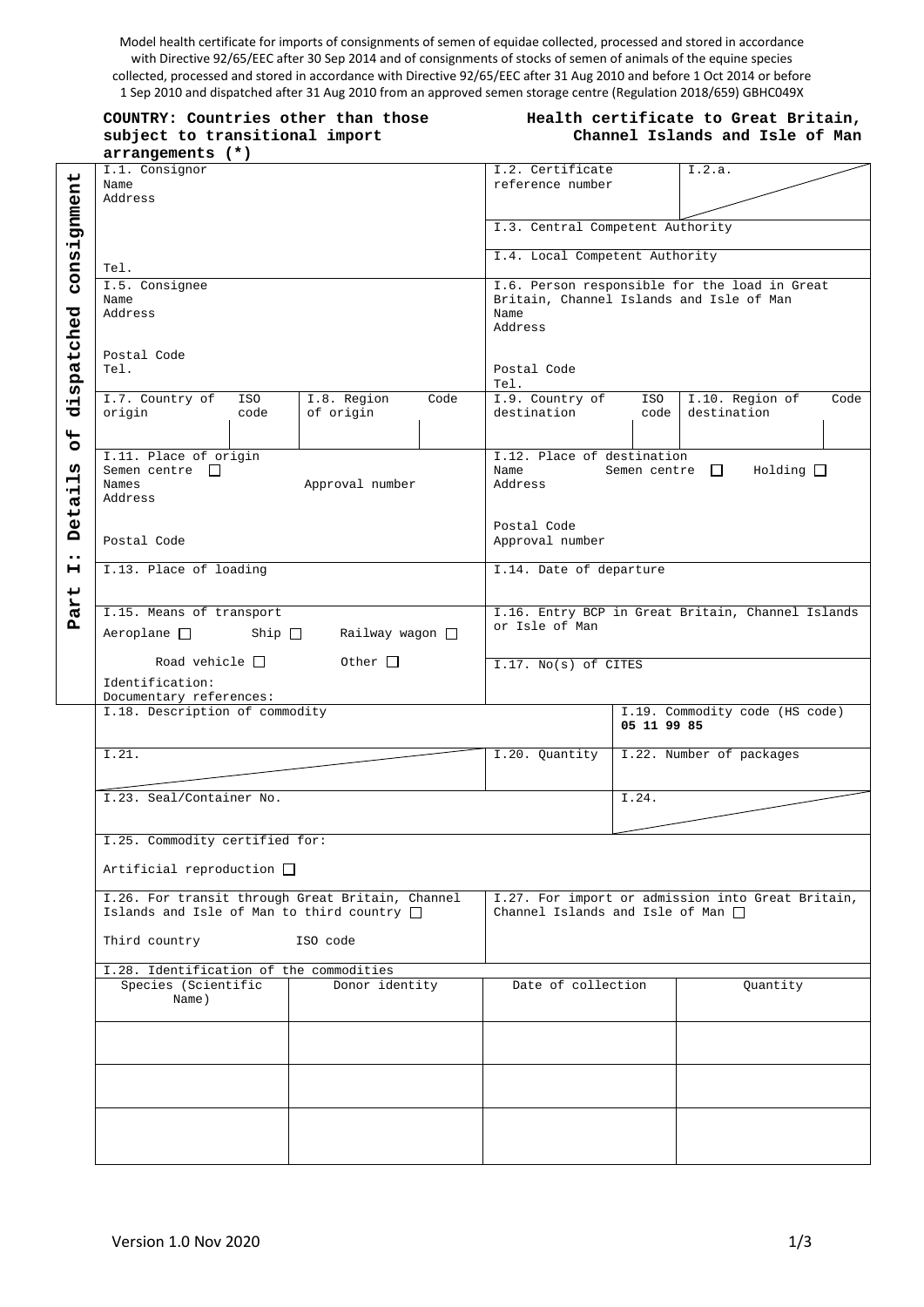## **COUNTRY: Countries other than those subject to transitional import**

**Equine semen – Section D**

|                                                                                                                                                                                                                                                                                                                                                                                                                                                                                                                                                                                                                                                                                                                                                                      | arrangements (*)                                                                                                                                                                                                                                                                                      |                                                                                                                                                                                                                                                                                                   |                                                                                                                                                                                                        |                                                                              |                                                                                           |  |  |  |
|----------------------------------------------------------------------------------------------------------------------------------------------------------------------------------------------------------------------------------------------------------------------------------------------------------------------------------------------------------------------------------------------------------------------------------------------------------------------------------------------------------------------------------------------------------------------------------------------------------------------------------------------------------------------------------------------------------------------------------------------------------------------|-------------------------------------------------------------------------------------------------------------------------------------------------------------------------------------------------------------------------------------------------------------------------------------------------------|---------------------------------------------------------------------------------------------------------------------------------------------------------------------------------------------------------------------------------------------------------------------------------------------------|--------------------------------------------------------------------------------------------------------------------------------------------------------------------------------------------------------|------------------------------------------------------------------------------|-------------------------------------------------------------------------------------------|--|--|--|
|                                                                                                                                                                                                                                                                                                                                                                                                                                                                                                                                                                                                                                                                                                                                                                      | II. Health information                                                                                                                                                                                                                                                                                |                                                                                                                                                                                                                                                                                                   | II.a. Certificate<br>reference number                                                                                                                                                                  | II.b.                                                                        |                                                                                           |  |  |  |
| Certification<br>$\bullet\bullet$<br>н<br>н<br><b>art</b><br>$\mathbf{p}$                                                                                                                                                                                                                                                                                                                                                                                                                                                                                                                                                                                                                                                                                            | certify that:                                                                                                                                                                                                                                                                                         |                                                                                                                                                                                                                                                                                                   |                                                                                                                                                                                                        |                                                                              | (name of exporting country)                                                               |  |  |  |
|                                                                                                                                                                                                                                                                                                                                                                                                                                                                                                                                                                                                                                                                                                                                                                      | II.1.                                                                                                                                                                                                                                                                                                 |                                                                                                                                                                                                                                                                                                   |                                                                                                                                                                                                        |                                                                              | The centre $(3)$ described in Box I.11 at which the semen to be exported to Great Britain |  |  |  |
|                                                                                                                                                                                                                                                                                                                                                                                                                                                                                                                                                                                                                                                                                                                                                                      | $(1)$ either                                                                                                                                                                                                                                                                                          | was stored:<br>[II.1.1]                                                                                                                                                                                                                                                                           | meets the conditions laid down in Chapter $I(I)(1)$ and is operated and<br>supervised in accordance with the conditions laid down in Chapter<br>$I(II)(1)$ of Annex D to Directive 92/65/EEC $(4)$ ; ] |                                                                              |                                                                                           |  |  |  |
|                                                                                                                                                                                                                                                                                                                                                                                                                                                                                                                                                                                                                                                                                                                                                                      | $(^1)$ or                                                                                                                                                                                                                                                                                             | [II.1.1.                                                                                                                                                                                                                                                                                          | meets the conditions laid down in Chapter $I(I)(2)$ and is operated and<br>supervised in accordance with the conditions laid down in Chapter<br>$I(II)(2)$ of Annex D to Directive 92/65/EEC;]         |                                                                              |                                                                                           |  |  |  |
|                                                                                                                                                                                                                                                                                                                                                                                                                                                                                                                                                                                                                                                                                                                                                                      | II.2.                                                                                                                                                                                                                                                                                                 |                                                                                                                                                                                                                                                                                                   | The semen to be exported to Great Britain:                                                                                                                                                             |                                                                              |                                                                                           |  |  |  |
|                                                                                                                                                                                                                                                                                                                                                                                                                                                                                                                                                                                                                                                                                                                                                                      | II.2.1.<br>has been collected, processed and stored for a minimum period of 30 days immediately<br>following collection in an approved semen collection centre (5) operated and supervised<br>in accordance with Chapters and $I(I)(1)$ and $I(II)(1)$ of Annex D to Directive 92/65/EEC,<br>which is |                                                                                                                                                                                                                                                                                                   |                                                                                                                                                                                                        |                                                                              |                                                                                           |  |  |  |
|                                                                                                                                                                                                                                                                                                                                                                                                                                                                                                                                                                                                                                                                                                                                                                      | $(1)$ either                                                                                                                                                                                                                                                                                          |                                                                                                                                                                                                                                                                                                   | [located in the exporting country;]                                                                                                                                                                    |                                                                              |                                                                                           |  |  |  |
|                                                                                                                                                                                                                                                                                                                                                                                                                                                                                                                                                                                                                                                                                                                                                                      | $(^1$ or                                                                                                                                                                                                                                                                                              | country under conditions at least as strict as for imports of semen of animals of the<br>equine species into Great Britain in accordance with Directive 9265/EEC;]                                                                                                                                |                                                                                                                                                                                                        |                                                                              |                                                                                           |  |  |  |
|                                                                                                                                                                                                                                                                                                                                                                                                                                                                                                                                                                                                                                                                                                                                                                      | II.2.2.<br>was moved to the centre described in Box I.11 under conditions at least as strict as<br>described in:                                                                                                                                                                                      |                                                                                                                                                                                                                                                                                                   |                                                                                                                                                                                                        |                                                                              |                                                                                           |  |  |  |
|                                                                                                                                                                                                                                                                                                                                                                                                                                                                                                                                                                                                                                                                                                                                                                      | $(1)$ either                                                                                                                                                                                                                                                                                          | [Section A - model health certificate for imports of consignments of semen of<br>equidae collected in accordance with Directive 92/65/EEC after 30 September 2014 and<br>dispatched from an approved semen collection centre of origin of the semen(as published<br>by the Secretary of State); ] |                                                                                                                                                                                                        |                                                                              |                                                                                           |  |  |  |
| $(^1)$ or<br>[Section B - Model health certificate for imports of consignments of stocks of<br>semen of equidae collected, processed and stored in accordance with Directive 92/65/EEC<br>after 31 August 2010 and before 1 October 2014 and dispatched after 31 August 2010 from<br>an approved semen collection centre of origin of the semen (as published by the<br>Secretary of State); ]<br>$(^1)$ or<br>[Section C - Model health certificate for imports of consignments of stocks<br>of semen of Equidae collected, processed and stored in accordance with Directive<br>92/65/EEC before 1 September 2010 and dispatched after 31 August 2010 from an approved<br>semen collection centre of origin of the semen(as published by the Secretary of State);] |                                                                                                                                                                                                                                                                                                       |                                                                                                                                                                                                                                                                                                   |                                                                                                                                                                                                        |                                                                              |                                                                                           |  |  |  |
|                                                                                                                                                                                                                                                                                                                                                                                                                                                                                                                                                                                                                                                                                                                                                                      |                                                                                                                                                                                                                                                                                                       |                                                                                                                                                                                                                                                                                                   |                                                                                                                                                                                                        |                                                                              |                                                                                           |  |  |  |
|                                                                                                                                                                                                                                                                                                                                                                                                                                                                                                                                                                                                                                                                                                                                                                      | $(1)$ or                                                                                                                                                                                                                                                                                              |                                                                                                                                                                                                                                                                                                   | [Model 1 in Section A of Part 2 of Annex II to Decision 2010/471/EU $(6)$ ;]                                                                                                                           |                                                                              |                                                                                           |  |  |  |
|                                                                                                                                                                                                                                                                                                                                                                                                                                                                                                                                                                                                                                                                                                                                                                      | $(1)$ or                                                                                                                                                                                                                                                                                              | [Model 2 in Section B of Part 2 of Annex II to Decision 2010/471/EU $(6)$ ;]                                                                                                                                                                                                                      |                                                                                                                                                                                                        |                                                                              |                                                                                           |  |  |  |
|                                                                                                                                                                                                                                                                                                                                                                                                                                                                                                                                                                                                                                                                                                                                                                      | $\binom{1}{1}$ or                                                                                                                                                                                                                                                                                     |                                                                                                                                                                                                                                                                                                   |                                                                                                                                                                                                        | [Model 3 in Section C of Part 2 of Annex II to Decision 2010/471/EU $(6)$ ;] |                                                                                           |  |  |  |
|                                                                                                                                                                                                                                                                                                                                                                                                                                                                                                                                                                                                                                                                                                                                                                      | [Commission Decision 96/539/EC (6);]<br>$(^1)$ or                                                                                                                                                                                                                                                     |                                                                                                                                                                                                                                                                                                   |                                                                                                                                                                                                        |                                                                              |                                                                                           |  |  |  |
|                                                                                                                                                                                                                                                                                                                                                                                                                                                                                                                                                                                                                                                                                                                                                                      | II.2.3                                                                                                                                                                                                                                                                                                | was stored under conditions which satisfy the terms of Annex D to Directive 92/65/EEC;                                                                                                                                                                                                            |                                                                                                                                                                                                        |                                                                              |                                                                                           |  |  |  |
|                                                                                                                                                                                                                                                                                                                                                                                                                                                                                                                                                                                                                                                                                                                                                                      | II.2.4<br>sent to the place of loading in a sealed container in accordance with point 1.4 of<br>Chapter III(I) of Annex D to Directive 92/65/EEC and bearing the number indicated in Box<br>I.23.                                                                                                     |                                                                                                                                                                                                                                                                                                   |                                                                                                                                                                                                        |                                                                              |                                                                                           |  |  |  |
|                                                                                                                                                                                                                                                                                                                                                                                                                                                                                                                                                                                                                                                                                                                                                                      |                                                                                                                                                                                                                                                                                                       |                                                                                                                                                                                                                                                                                                   |                                                                                                                                                                                                        |                                                                              |                                                                                           |  |  |  |